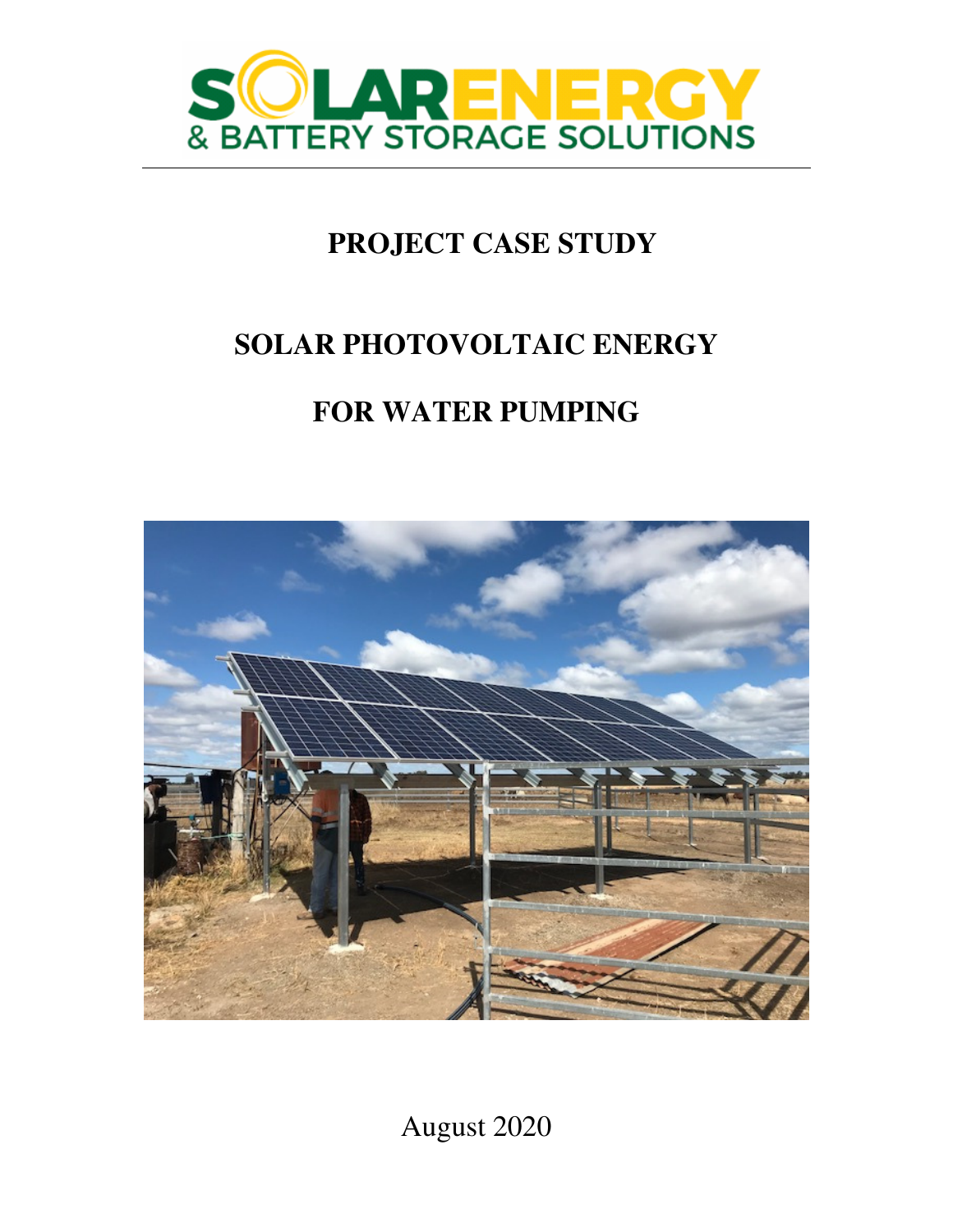

### **INTRODUCTION**

Water pumping and irrigation on the farms represent perfect reliable applications to use Solar Photovoltaic Power. This is particularly true if one can rely completely on the sun to perform the task. Load matching, that's matching the load characteristic and the source of power, is the core of this successful flawless application. In this case the amount of water pumping can vary with the amount of incident solar radiation. The need for energy storage can be replaced with storing water in reservoirs or in dams for use at night and on cloudy days.

Many irrigation and pumping systems in Australia and around the world rely on solar power to accomplish them reliably, efficiently and at fraction of the costs of utility power or diesel generators. Small systems can use direct current (DC) produced by PV panels whereas most large systems use alternating current (AC) to run an AC motor coupled to a pump. Advances allowed the use of inverter - controller to convert DC current (and voltage) from the PV array to variable frequency AC supply. Special three phase motors coupled to special pumps can operate at variable voltage and variable speed. This is particularly advantageous to match the amount of power generated by the PV panels.

This report describes a case study of using a photovoltaic power system on a cattle farm to run a bore pump in Dulacca  $(26.6^{\circ} S 149.7^{\circ} E)$ , Queensland.

#### **SYSTEM DESCRIPTION**

The solar pumping system is located in Dulacca and outputs  $51 \text{ m}^3$  water per day (average) from a bore 53 m deep. The system is composed of a submersible pump driven by a 4 kW 3 ph motor. AC power is supplied to the motor via an inverter that converts DC power from a 4.32 kW PV array. The array comprises 16 PV panels 270 W each. The system stores enough water for four days.

#### **Solar Radiation Data**

The Bureau of Metrology gives the annual average global solar radiation at 5.8 to 6.0 kWh/m<sup>2</sup> for Dulacca (1990 to 2019). The annual average data are shown below in MJ/m<sup>2</sup>.

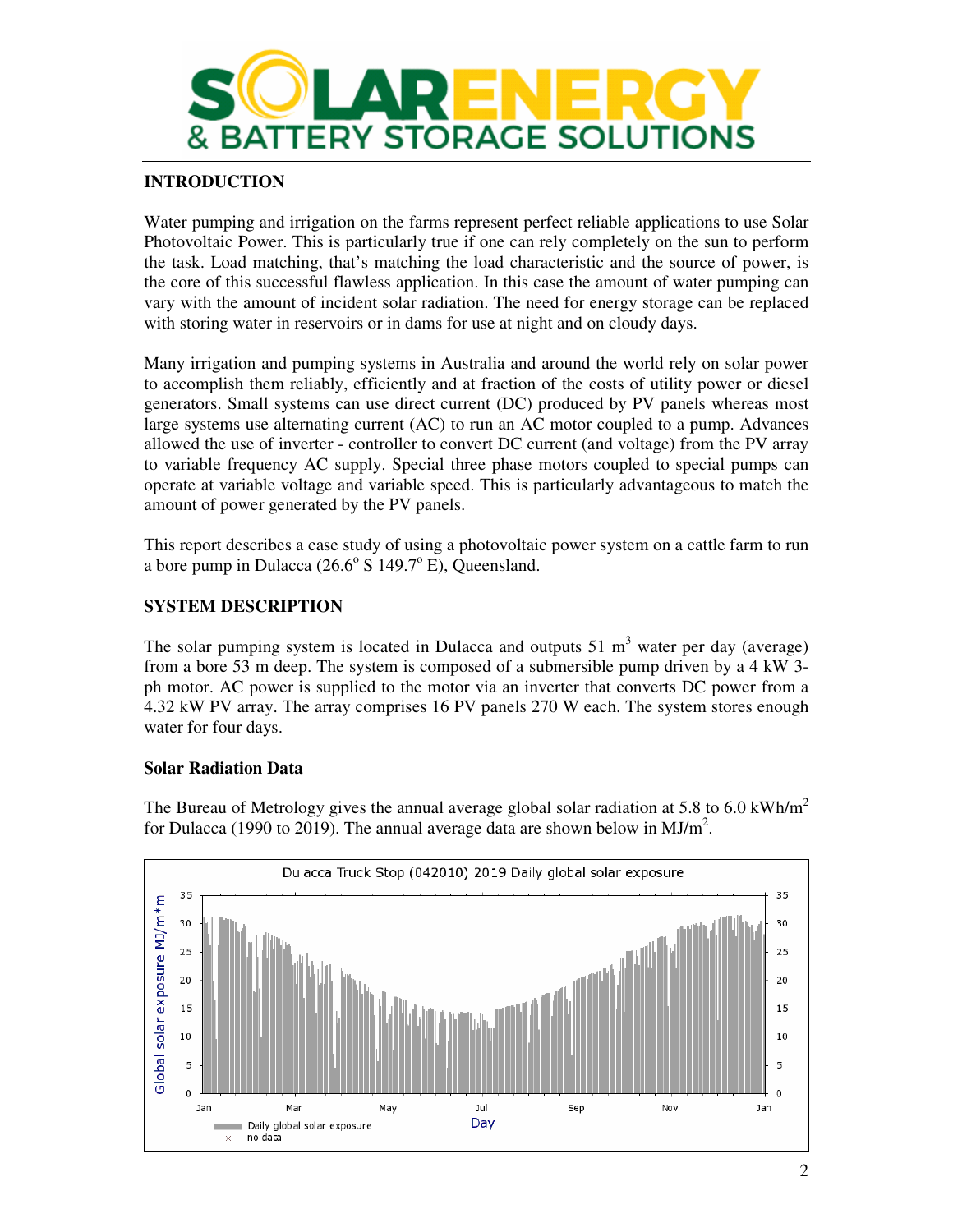

The 4.32 kW power system produces an average 23.75 kWh. The following graphs give the performance of the system on average daily basis as well as the monthly average.